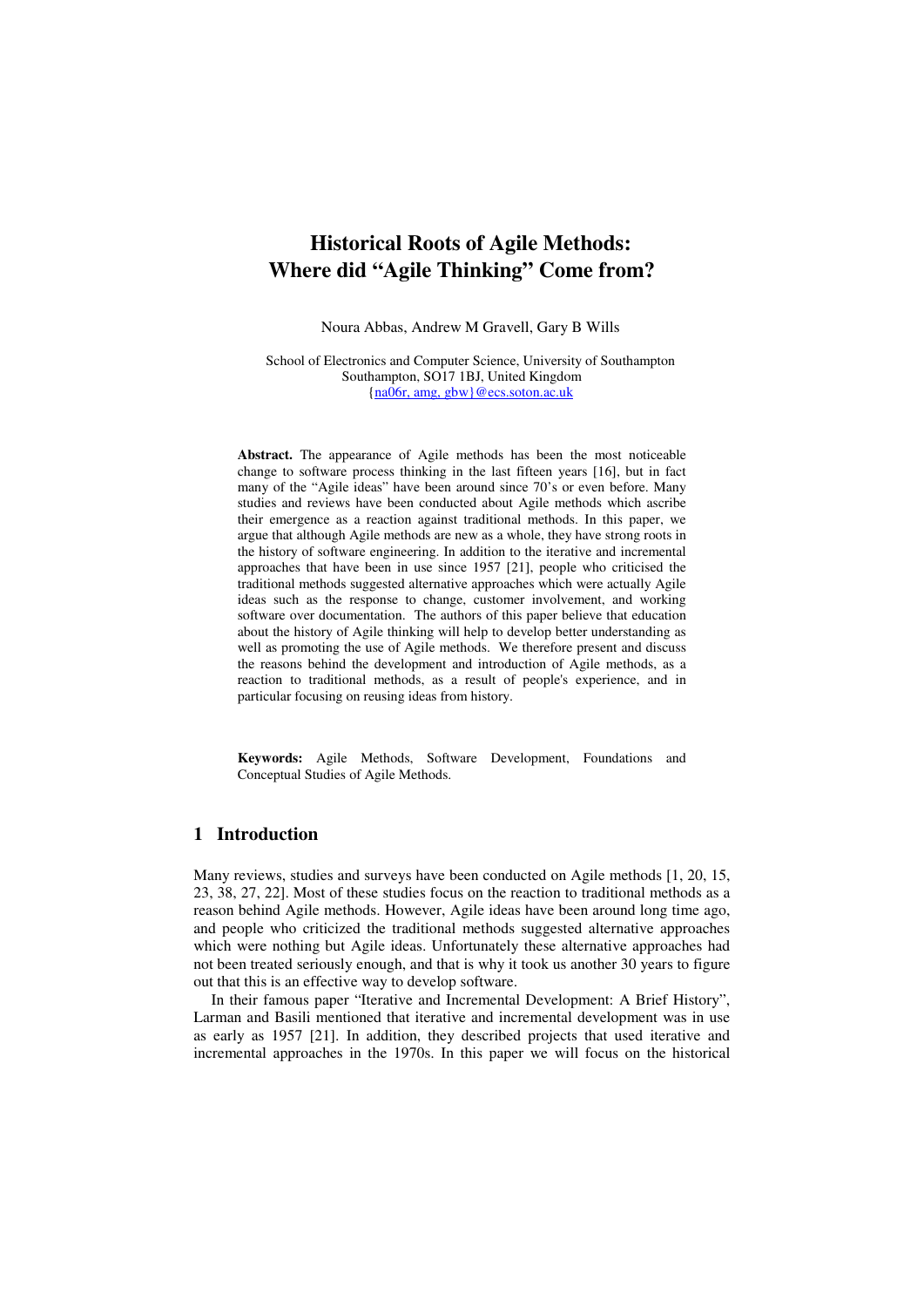roots of other aspects of Agile thinking such as the response to change, customer involvement, and working software over documentation.

### **2 What Does it Mean to be Agile**

The understanding of the word Agile varies in practice. In addition, it is difficult to define Agile methods as it is an umbrella for well-defined methods, which vary in practice. This section will show how this word was explained in literature by its proponents, as well as by other researchers.

Some researchers tend to define Agile as a philosophy. Alistair Cockburn's definition is "Agile implies being effective and manoeuvrable. An Agile process is both light and sufficient. The lightness is a means of staying manoeuvrable. The sufficiency is a matter of staying in the game" [13]. Barry Boehm describes Agile methods as "an outgrowth of rapid prototyping and rapid development experience as well as the resurgence of a philosophy that programming is a craft rather than an industrial process" [7].

Another way to describe Agile methods is by stating the basic practices various methods share. Craig Larman stated, "It is not possible to exactly define agile methods, as specific practices vary. However short timeboxed iterations with adaptive, evolutionary refinements of plans and goals is a basic practice various methods share" [22]. Boehm gives more practice-oriented definition, "In general, agile methods are very lightweight processes that employ short iteration cycles; actively involve users to establish, prioritize, and verify requirements; and rely on tacit knowledge within a team as opposed to documentation" [7]. In an eWorkshop on Agile methods organized by the Centre of Experimental Software Engineering (CeBASE), the participants defined Agile methods as iterative, incremental, selforganizing, and emergent. In addition, they stated that all Agile methods follow the four values and twelve principles of the Agile Manifesto [15]. Boehm provided similar definition as he considered that a truly Agile method must include all of the previous attributes [7].

#### **2.1 The Author's View**

The previous reviews and discussions were essential to form our understanding of Agile methods. In this subsection, we will illustrate our understanding by providing our definition of an Agile method. In other words, what makes a development method Agile. An Agile method is adaptive, iterative and incremental, and people oriented

- Adaptive: an Agile method welcomes change, in technology and requirements, even to the point of changing the method itself [16]. In addition, it responds to feedback about previous work [22]. Fowler stated that an adaptive process is the one that can give control over unpredictability.
- **Iterative and incremental:** The software is developed in several iterations, each from planning to delivery. In each iteration part of the system is developed, tested, and improved while a new part is being developed. In each iteration, the functionality will be improved. In addition, the system is growing incrementally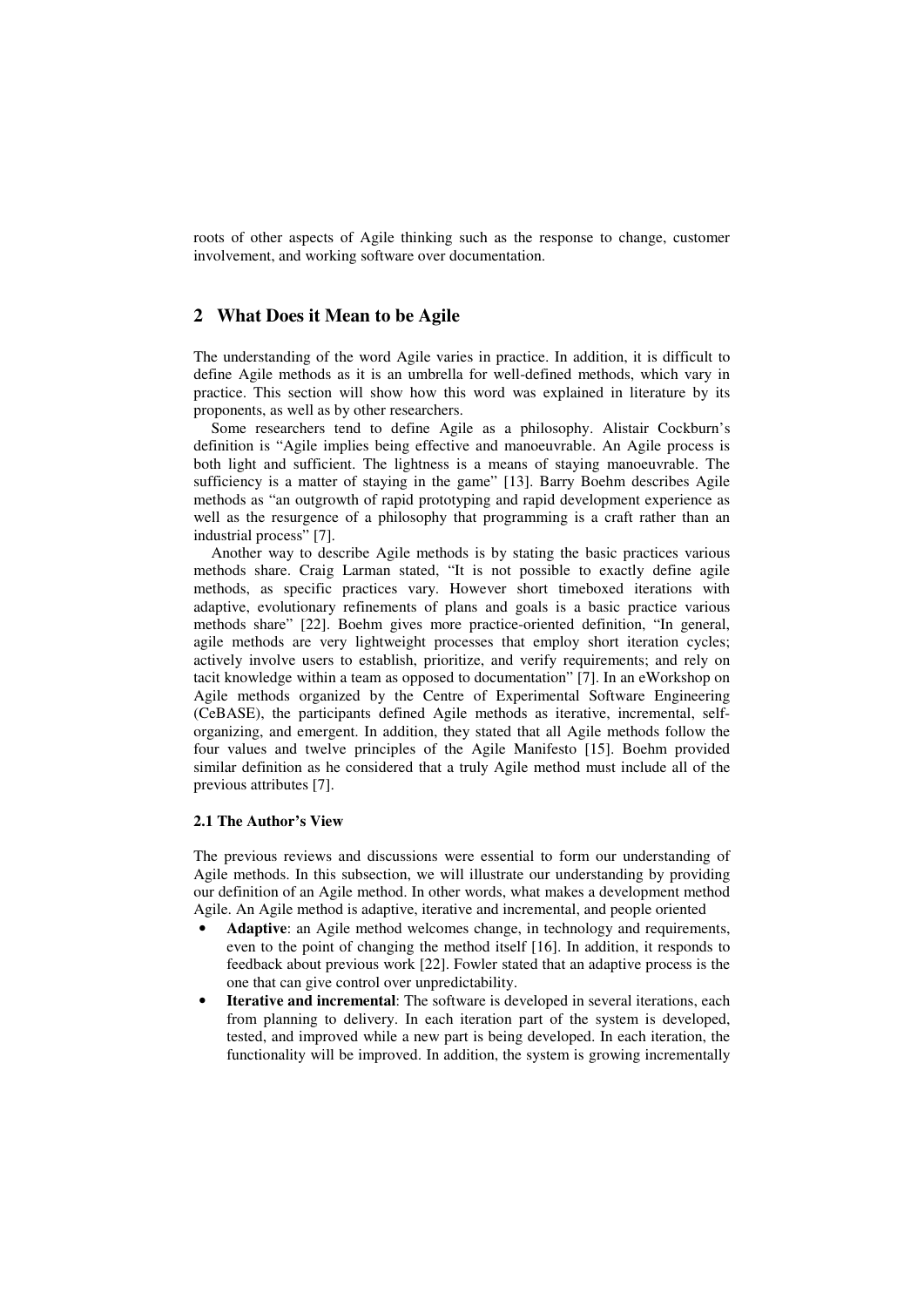as new functionality is added with each release. After each iteration (s), a release will be delivered to the customer in order to get feedback.

• **People-oriented**: "people are more important than any process. Good people with a good process will outperform good people with no process every time [8]. In an Agile method, people are the primary drivers of project success [13]. Therefore, the role of the process in an Agile method is to support the development team determine the best way to handle work [16]. Furthermore, an Agile method emphasises on face-to-face communication within the team and with the customer who is closely involve with the development process rather than written documents.

To summarize: Software development is an unpredictable activity; therefore, we need an adaptive process to control this unpredictability. Iterative and incremental development will be the best controller for this process. In addition, it needs creative and talented people.

#### **3 What Was behind Agile Methods**

Some interesting questions are:

What was behind Agile methods?

Where Agile methods were introduced?

What are the origins of Agile thinking?

We will answer these questions through three points: reaction to traditional methods and business change, reusing ideas from history, and people's experience. Then we will go through each Agile principle to see which one are new and which are not with evidence.

#### **3.1 Reaction to Traditional Approaches and Business Change**

Although iterative and incremental approaches were in use a long time ago, unfortunately, many sources still recommend the single pass software development lifecycle which known as the waterfall. However, researchers recognized the problem with the waterfall and suggested another approaches such as the V-Model [9], the Spiral model [6] and then the Rational Unified Process (RUP) [8]. These approaches tried to solve the waterfall problems but they are still heavyweight, document and plan driven approaches. Fowler refers to these approaches as engineering methodologies which may work perfectly for building a bridge but not for building software, as building software is a different kind of activity and it needs a different process [16]. Agile Methods are a reaction to the bureaucracy of the engineering methodologies. Another reason behind Agile methods is the increasing change in the business environment. According to Highsmith and Cockburn, Agile methods were proposed from a "perspective that mirror today's turbulent business and technology change" [13]. The traditional approaches could not cope with this change as they assume that it is possible to anticipate a complete set of the requirements early in the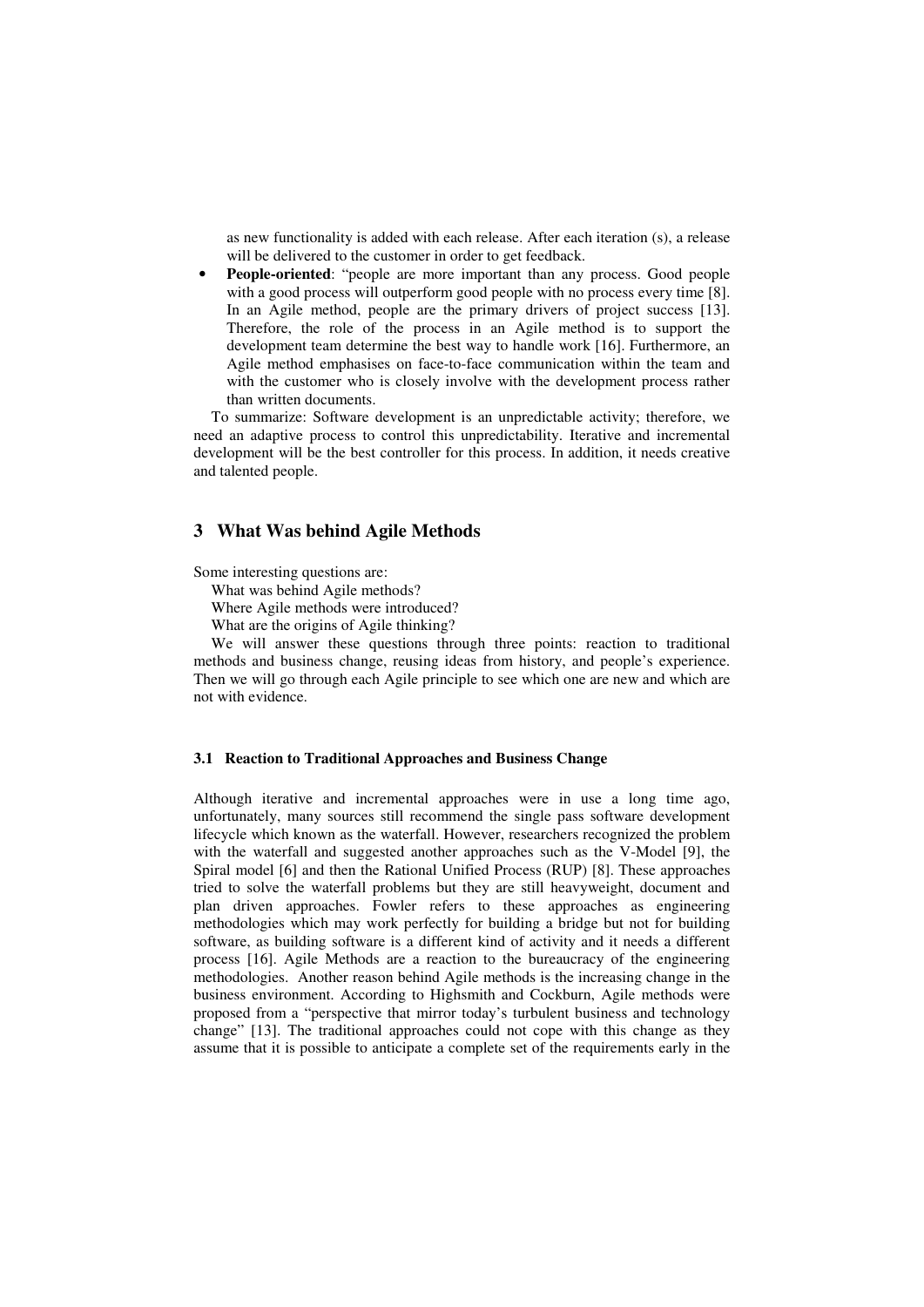project lifecycle. In reality, most changes in requirements and technology occur within a project's life span.

#### **3.2 Reusing Ideas from History**

Many Agile ideas are hardly new. Furthermore, as the following paragraphs show many people believed long age that this is the most successful way of building software. However, these ideas have not been treated seriously, and in addition, presenting them as an approach for developing software is new [16, 22].

Iterative and incremental development is at the top of our list. When we defined an Agile methods we considered IID the heart of any Agile method. People were using these approaches successfully in the 70s and the 80s. Larman and Basili found early roots for (IID) iterative and incremental development since 1950s in NASA and IBM Federal Systems Divisions (FSD) [21]. According to them, NASA's 1961-63 Project Mercury was run with "short half-day iterations". In addition, the Extreme Programming practice of test-first development was applied as tests were planned and written and then the code were written to pass the tests. Furthermore, they use continuous integration as each mini-iteration required integration of all code and passing of the tests.

In 1970, Winston Royce who criticised the sequential model, recommended "five additional features that must be added to the basic approach to eliminate most of the development risks" [29]. These steps had the favour of iterative development. In step two, he recommended an early development pilot model for a 30-month project. This model might be scheduled for 10 months. In addition, in step five, he stated that the customer should be formally involved and he/she have to commit himself/herself at earlier points before the final delivery.

In their famous paper "Iterative and Incremental Development: A Brief History", Larman and Basili described a number of projects were iterative and incremental approaches were in use. These projects were major, government, life-critical systems, involving large numbers of people. In addition, most of the projects used a combination of top down concepts and incremental development. The projects used different iterations' lengths, which were longer than the range recommended by today's iterative methods.

People who criticised the waterfall suggested alternative approaches. In his paper "Stop the life-Cycle, I Want to get off", Gladden suggested a new view of the development process and he called it the Non-Cyclical Hollywood Model. According to Gladden, this model satisfies three propositions [18]:

System objectives are more important than system requirements: this meets the Agile idea of having a general understanding of the system rather than having detailed requirements which will change over the project

• A physical object conveys more information than a written specification: this is noted as the Agile manifesto values: Working software over Comprehensive documentation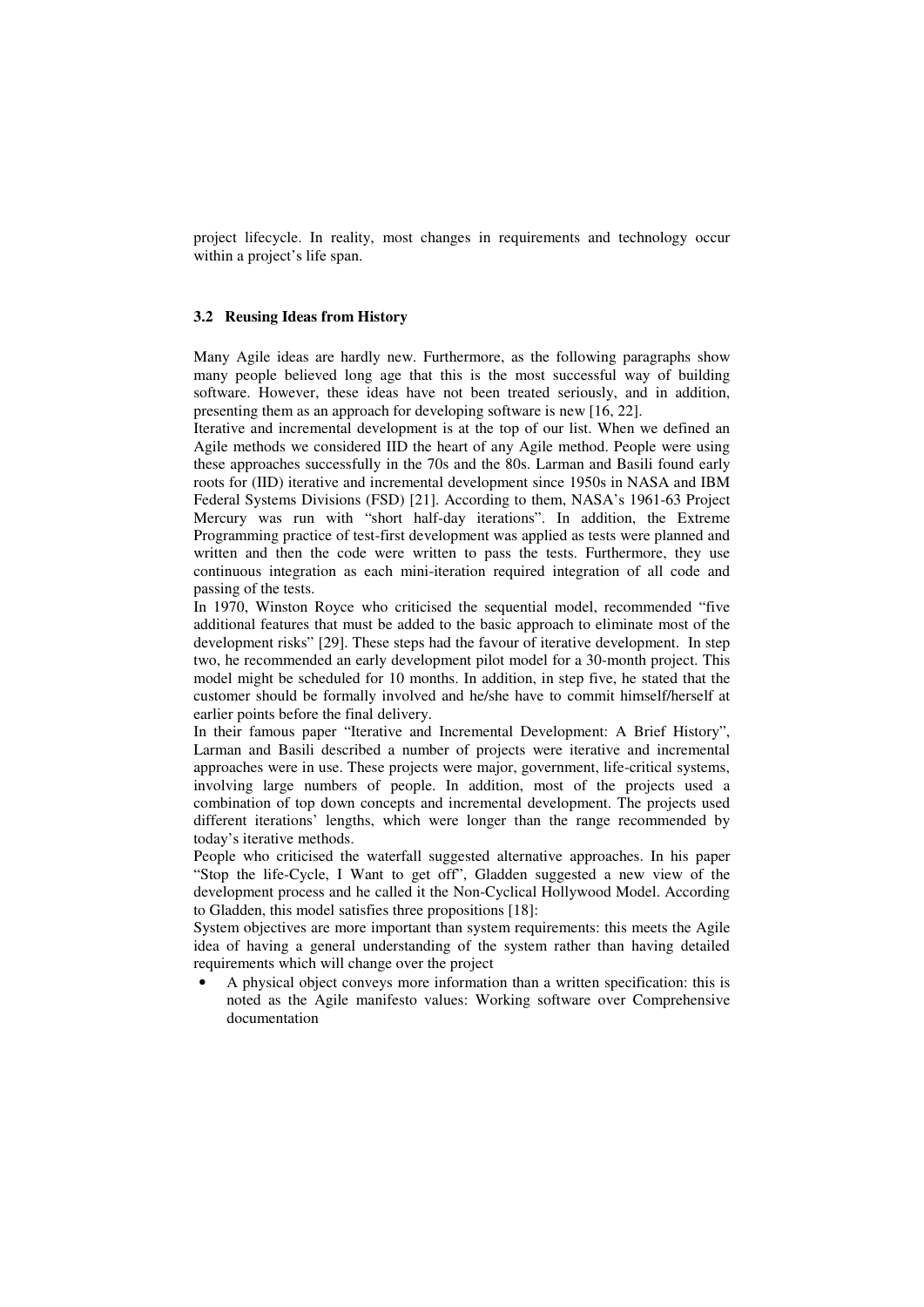System objectives plus physical demonstrations will result in a successful product: by successful project he meant that a product that performs the function intended and satisfies the customer's need.

Gladden believed that most users do not have a clear idea about their needs. In addition, he raised the problem of missing and changing requirements.

Another suggestion was from McCracken and Jackson in their paper "Life Cycle Concept Considered Harmful". They suggested two scenarios of system development processes [25]:

Prototyping: They suggested building a prototype extremely early in the development process as a response to the early statements of the user. A series of prototypes or a series of modifications to the first prototype will gradually lead to the final product. This is exactly how development in Agile is meant to be, with short iterations each of which improves the system. In addition, they recommended a close relation with the user: "development proceeds step-by-step with the user, as insight into the user's own environment and needs is accumulated".

The second suggestion was a process of system development done by the end-user and analyst in this sequence: implement, design, specify, redesign, re-implement. Again, to start with implementing the system is the idea of modern iterative development. In addition, they suggested providing the user with an implementing tool and one version of a system. It is a similar idea of the CASE tools, which were used in Rapid Application Development (RAD) the early version on DSDM.

Agile ideas appeared in old development processes as well. In 1985, Tom Gilb wrote "Evolutionary Delivery versus the 'Waterfall model'". In this paper Gilb introduce the EVO method as an alternative of the waterfall which he considered as "unrealistic and dangerous to the primary objectives of any software project".

Gilb based EVO on three simple principles [17]:

- Deliver something to the real end-user
- Measure the added-value to the user in all critical dimensions
- Adjust both design and objectives based on observed realities

In addition, Gilb introduced his "personal list" of eight critical concepts that explain his method. When he discussed the early frequent iteration, he emphasised the concept of selecting the "potential steps with the highest user-value to development– cost ratio for earliest implementation" [17]. Another important concept in EVO method is "Complete analysis, design and test in each step" where he stated that the waterfall is one of the great time wasters with too many unknowns, too much dynamic change and systems complexity. Gilb stressed being user oriented:

"With evolutionary delivery the situation is changed. The developer is specifically charged with listening to the user reactions early and often. The user can play a direct role in the development process"

And being results oriented, not process oriented,

"Evolutionary delivery forces the developers to get outside of the building process for a moment, frequently and early – and find out whether their ship is navigating towards that port of call many cycles of delivery away"

Obviously, many of Gilb's concepts meet Agile principles. Not only the frequent delivery and the short iterations, but also he stressed the user role in the development process. In addition, he recommended an adaptive process and he gave the developers the power to change the direction of the process.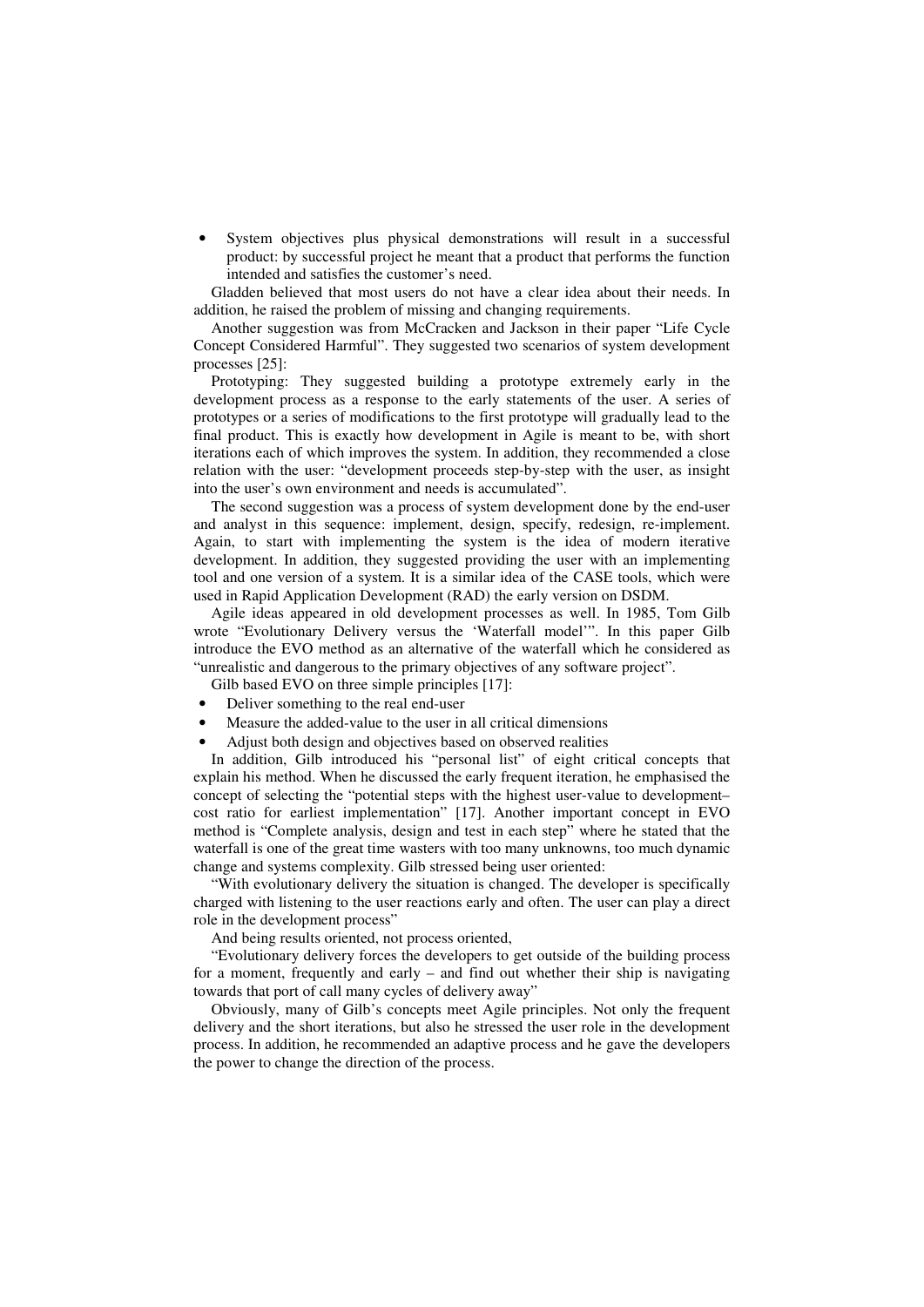After Gilb's EVO, in 1988, the DuPont Company presented a methodology called Rapid Iterative Production Prototyping (RIPP). The main goal was to build working prototypes that could be presented to customers regularly to ensure that the finished product is what they wanted. The company guaranteed "Software in 90 days… or your money back" [3].

James Martin expanded this methodology into a large formalized one which became the Rapid Application Development (RAD). The RAD lifecycle has four phases: requirements planning, user design, construction and implementation (Martin 1991). What distinguishes RAD from traditional lifecycles is that in RAD construction phase we do the detailed design and code generation of one transaction after another. Each transaction can be shown to the end users to make adjustments. In addition, the "timebox" applies to the construction phase. The team will be given a fixed timebox within which the system must be constructed. The timebox inputs are the functions and the design framework of the system. The output is the system which will be evaluated to decide whether to put it in production or not. Within the timebox, "continuous iterative development is done" in order to produce a working system by the end of the timebox [24]. Martin recommended 60 days length for the timebox, with a 1-5 person team. The term "timebox" was created by Scott Shultz and was first used in DuPont. Shultz stated that the timebox methodology was successful as all the applications were complete in less time than it would have taken just to write the specification for a COBOL or FORTRAN application [24].

We can see that RAD has almost all Agile ideas. Actually, it formed the base for DSDM, one of the Agile methods [34]. RAD recommended quick delivery, iterative development, a small team of highly trained developers who work together at high speed, and user's involvement at every stage. Clearly, these ideas are the heart of Agile methods. However, the term "timebox" is used differently in Agile. In RAD, it is the whole construction phase and it consists of many iterations, where in Agile the timebox means a fixed iteration. In a fixed iteration, if the requests of the iteration can't be met within the timebox, the scope will be reduced [34,22].

#### **3.3 People's Experience**

As has been already mentioned, the manifesto gathered people who needed an alternative to traditional approaches. Importantly, most people involved in the manifesto had experience in software development. Furthermore, they had their own well-defined methods such as Extreme Programming (XP), Crystal and Scrum.

Ken Schwaber, one developers of Scrum, described his experience in the early 1990s when he was running a software company. He mentioned that their requirements were always changing and their customer's methodology did not help, instead it slowed them down. In order to solve the problem, he showed these methodologies to process theory experts at the DuPont Experimental station in 1995. He stated that they were amazed that his company was using an inappropriate process. In addition, they said that systems development had so much complexity and unpredictability that it had to be managed by an "empirical" process control model [32]. Ken's company and other organizations asked another question, which is why empirical development approaches deliver productivity while defined processes such as Capability Maturity Model (CMM) do not. They passed the question to scientists at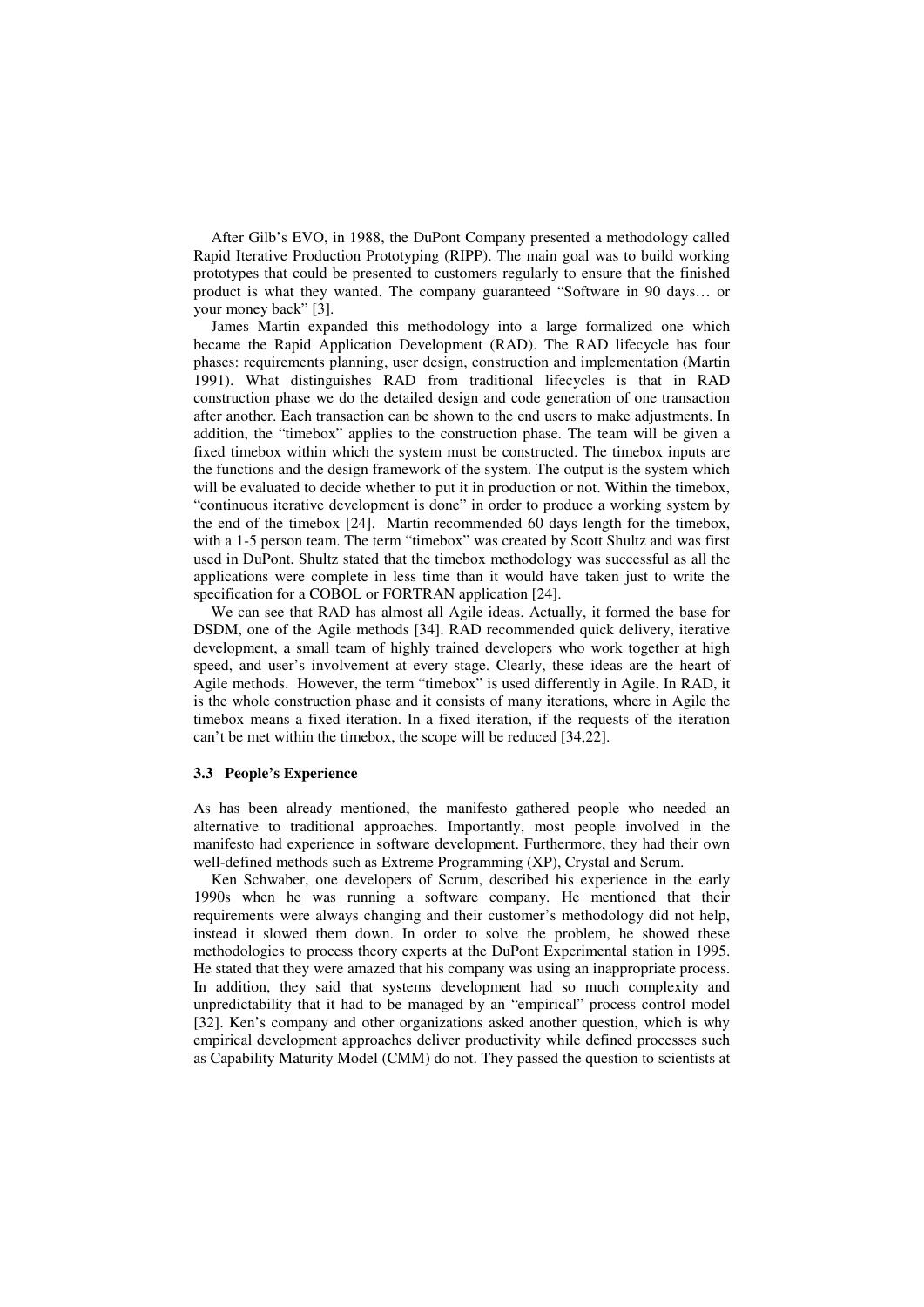DuPont Chemical's Advanced Research facility, and the answer was that CMM is treated as a well-understood defined process while it is not, and it is performed without control and therefore it gives unpredictable results [31].

Kent Beck, founder of XP, also had a story. In April 1996, he was hired to help Chrysler, a payroll system. The project was in a state where two months away from production, the development team were not "computing the right answers yet". With the CIO of Chrysler, they decided to start from scratch with a smaller team. With Ron Jeffries, who became the first XP coach, and with the help of Martin Flower with analysis and testing, the first XP project took off. They worked on the base of three weeks iteration, where they implemented stories chosen by the domain expert. In April 1997, the system was live, and it was resalable, cheap and easy to maintain and extend. Beck stated "it was a technical and business success" [4].

Another story is from Alistair Cockburn, one of the Agile Manifesto authors. In 1991, IBM Consulting Group asked him to write a methodology for objecttechnology projects [12]. He decided to interview the project teams. He found out that their stories were different from what was mentioned in methodologies books. He found that "close communication, morale, and access to end users separated in stark contrast the successful projects [he] visited from the failing ones". Cockburn tried these ideas on a \$15 million, fixed-price, and fixed-scope project of forty-five people. He was the lead consultant of the project and he wrote up the lessons learned from the project interviews, and from the project itself. Using these ideas, Cockburn built his Agile method Crystal. Interestingly, unlike most of other authors of the manifesto he stated that he came to Agile principles "through the need for efficiency, not the need to handle rapidly changing requirements".

#### **3.4 What's New (and not) about Agile Methods**

In this section we will go through each Agile principle, and we will try to find the roots of this principle. We will see this section will support our previous argument. This will be illustrated this in the next table.

| <b>Principle</b>                                | New or not with Evidence                      |
|-------------------------------------------------|-----------------------------------------------|
| Our highest priority is to satisfy the customer | EVO first principle: deliver something to the |
| through early and continuous delivery of        | real end-user [17]                            |
| valuable software.                              |                                               |
| Welcome changing requirements, even late        | Relatively new, the problem always existed    |
| in development. Agile processes harness         | but without a real solution                   |
| change for the customer's competitive           |                                               |
| advantage.                                      |                                               |
| Deliver working software frequently, from a     | In EVO the frequent and early delivery is     |
| couple of weeks to a couple of months, with     | essential, also RAD recommended quick         |
| a preference to the shorter timescale.          | delivery $[17, 24]$                           |
| Business people and developers must work        | Relatively<br>approaches<br>new<br>as<br>some |
| together daily throughout the project.          | recommended good relation with customer,      |
|                                                 | however, the idea of daily communication and  |
|                                                 | on-site customer is new                       |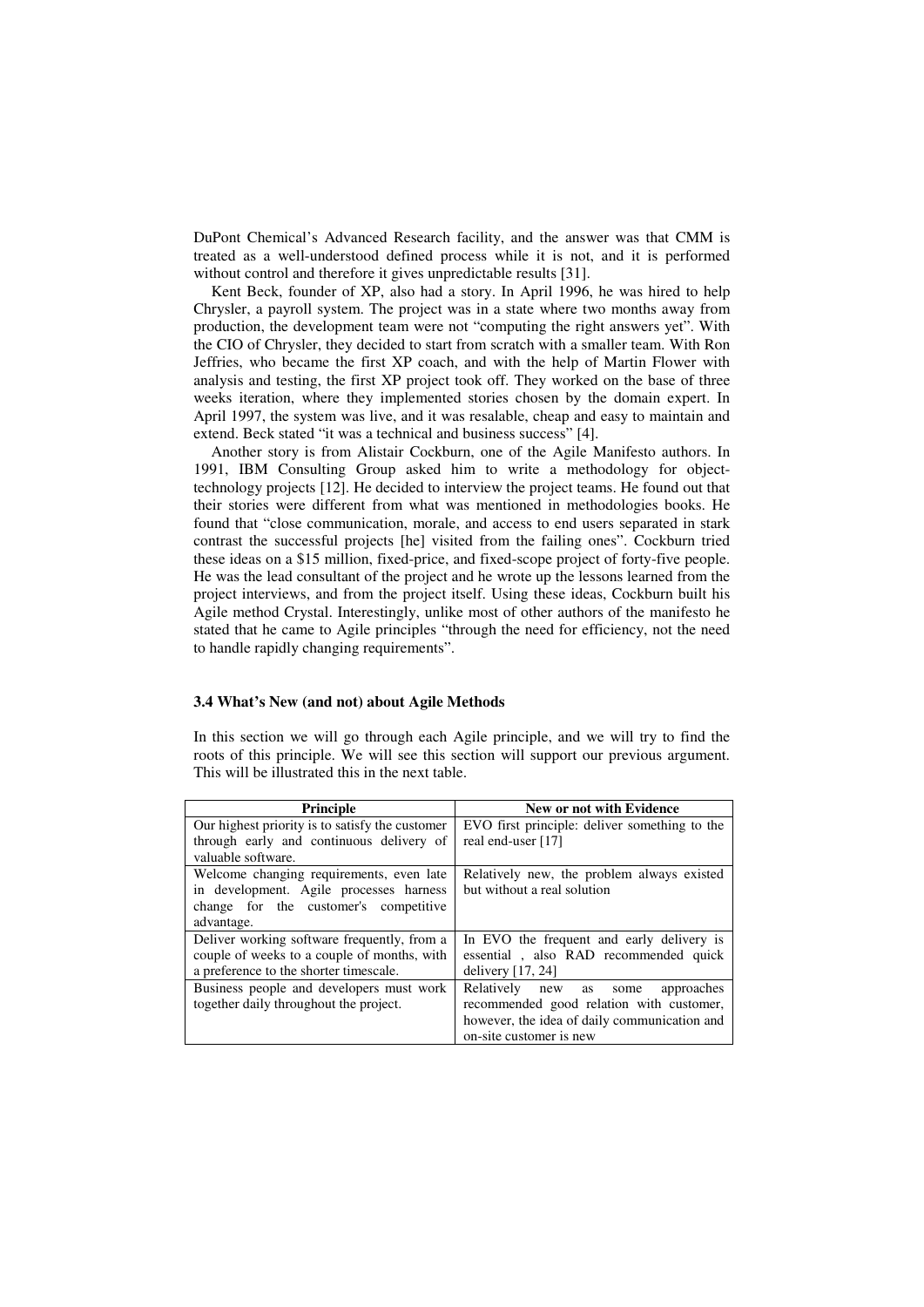| Build projects around motivated individuals.<br>Give them the environment and support they<br>need, and trust them to get the job done.                         | These ideas were raised in the psychology of<br>computer programming book which was<br>published in 1985; the author empathized on<br>the importance of motivation which is the<br>inner directing force (chp10). In addition, he<br>richness<br>mentioned<br>that<br>the<br>of<br>the<br>environment gives it a self-maintaining<br>quality<br>which<br>resists<br>the<br>imposed<br>changes.(chp4) [37] |
|-----------------------------------------------------------------------------------------------------------------------------------------------------------------|-----------------------------------------------------------------------------------------------------------------------------------------------------------------------------------------------------------------------------------------------------------------------------------------------------------------------------------------------------------------------------------------------------------|
| The most efficient and effective method of<br>conveying information to and within a<br>development<br>team<br>is<br>face-to-face<br>conversation.               | The previous book focused on the importance<br>of how the working space can affects the<br>social interaction which in turn will affect the<br>work. The author emphasized on how face to<br>face communication helps transmitting useful<br>information [37]                                                                                                                                             |
| Working software is the primary measure of<br>progress.                                                                                                         | EVO second principle: measure the added-<br>value to the user in all criteria dimensions<br>[17]                                                                                                                                                                                                                                                                                                          |
| promote<br>sustainable<br>Agile<br>processes<br>development. The sponsors, developers, and<br>users should be able to maintain a constant<br>pace indefinitely. | In the Death March book, Edward Yourdon<br>pointed the importance of managing and<br>controlling progress and he suggested the<br>"daily build" concept to succeed that mission<br>[39]                                                                                                                                                                                                                   |
| Continuous attention to technical excellence<br>and good design enhances agility.                                                                               | Probably we could find the same idea of the<br>importance<br>doing<br>of<br>a<br>much<br>better<br>programming job (technical excellence) in<br>Dijkstra's<br>famous<br>"Humble<br>article<br>programmer" [40]                                                                                                                                                                                            |
| Simplicity the art of maximizing the amount<br>of work not done--is essential.                                                                                  | The famous saying on simplicity of design<br>comes from Antione de Saint-Exupery:<br>"Perfection is achieved, not when there is<br>nothing more to add, but when there is<br>nothing left to take away". [30]                                                                                                                                                                                             |
| The best architectures, requirements, and<br>designs emerge from self-organizing teams.                                                                         | We could find the idea of self-organizing<br>team in open source projects which were out<br>roughly at the same time as Agile methods. In<br>the Cathedral and the Bazaar paper, Raymond<br>referred to the developers as people bring<br>their own resources to the table [28]                                                                                                                           |
| At regular intervals, the team reflects on how<br>to become more effective, then tunes and<br>adjusts its behaviour accordingly.                                | The idea of process improvements was<br>presented in CMMI level 5 with different<br>emphasize as in Agile all the team will reflect<br>on improving the process not only the<br>management [36]                                                                                                                                                                                                           |

## **4 Discussion and Conclusion**

Although Agile methods are new as a whole, their principles and ideas have been around long time ago, and people who criticized the traditional methods suggested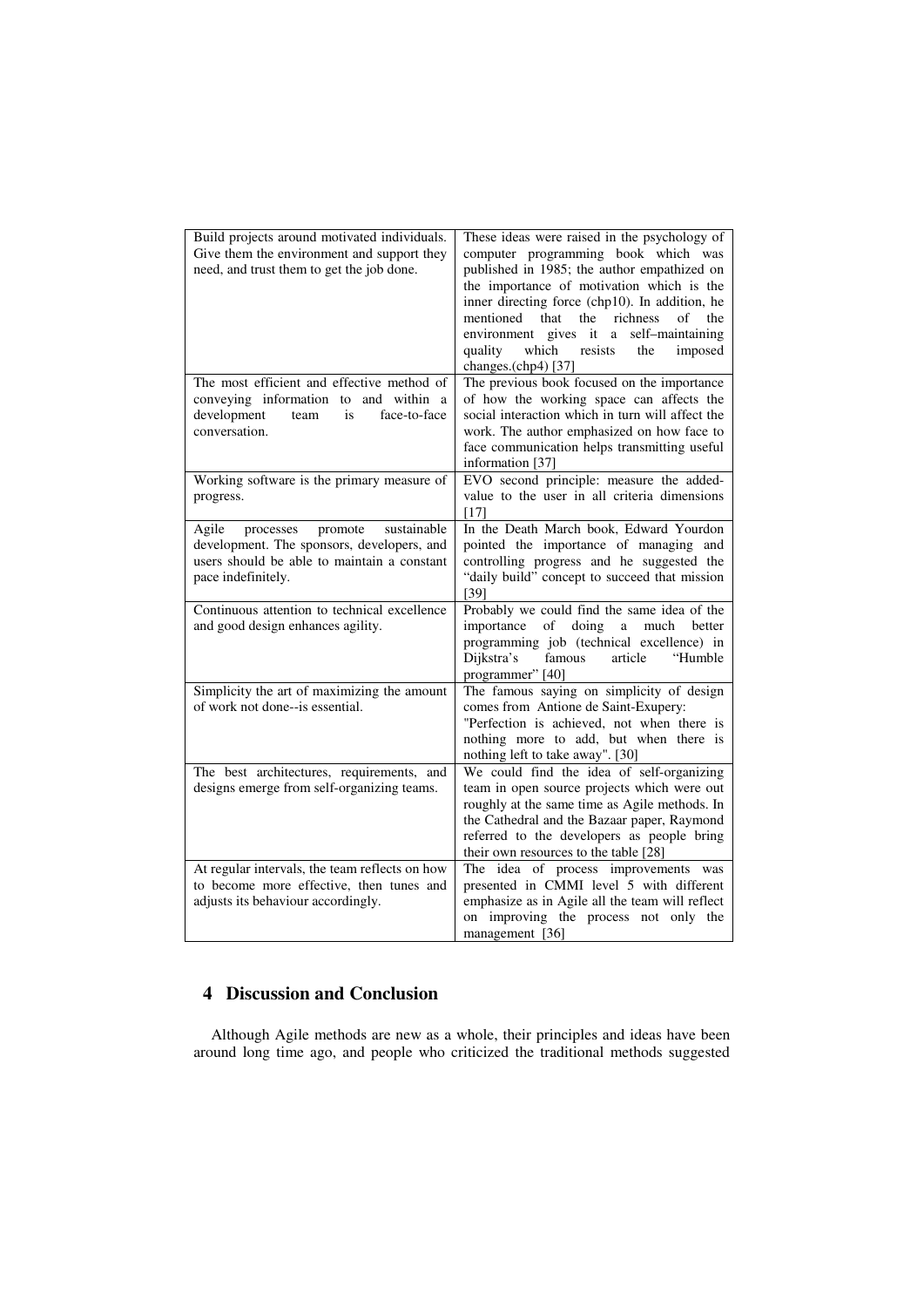alternative approaches which were nothing but Agile ideas. Unfortunately these alternative approaches had not been treated seriously enough. For example Somerville first edition of the software engineering book describes "The Software Lifecycle". At this point the word "waterfall" was not yet in common use: if you assume there is only one lifecycle, you do not need to give it a name. By the time edition 1989 Sommerville states that "one of the reasons for the wide spread adoption of the 'waterfall' model is that it allows for the straight-forward definition of milestones throughout the course of a project. Alternative approaches, such as evolutionary prototyping, are such that milestone definition is a more difficult and less certain process". Even in the most recent edition (the  $8<sup>th</sup>$  in 2007) Sommerville devotes just one chapter (chapter 17) out of 32 to "rapid" software development. In this chapter it is claimed that "dissatisfaction with these heavyweight approaches led a number of software developers in the 1990s to propose new agile methods" [43]. In this paper we provided historical and anecdotal evidence that a) dissatisfaction with heavyweight approaches existed long before the 1990s, b) non-waterfall projects succeeded as early as 1957 and c) viable alternatives such as EVO, RAD and RIPP had been developed and applied successfully in the 1980s.

We hope that the strong emerge of Agile methods and the pressing need for such development methods these days will convince the software development community that this is the right way to develop software. In addition, we think that the education about Agile thinking history will help understanding as well as promoting the use of Agile methods.

## **References**

- 1. Abrahamsson P., Solo O., Ronkainen J. and Warsta J. (2002). Agile Software Debvelopment Methods, VTT technical Research Centre of Finland.
- 2. Ambler S. (2005). "Quality in an Agile World." Software Quality Professional 7(4): 34- 40.
- 3. Ambrosio J. (1988). Software in 90 days Software Magazine, Wiesner Publications, Inc.
- 4. Beck K. and Andres C. (2004). Extreme Programming Explained: Embrace Change (2nd Edition), Addison-Wesley Professional.
- 5. Boehm B. (1979). Guidelines for Verifying and Validating Software Requirements and Design Specifications, Euro IFIP 79, P. A. Samet (editor), North-Holland Publishing Company, IFIP.
- 6. Boehm B. (1988). "A spiral model of software development and enhancement." IEEE Computer 21(5): 61-72.
- 7. Boehm B. and Turner R. (2003). Balancing Agility and Discipline: A Guide for the Perplexed, Addison-Wesley Longman Publishing Co., Inc.
- 8. Booch G. (1995). Object Solutions: Managing the Object-Oriented Project, Addison Wesley Longman Publishing Co., Inc.
- 9. Coad P., deLuca J. and Lefebvre E. (1999). Java Modeling Color with UML: Enterprise Components and Process with Cdrom, Prentice Hall PTR.
- 10. Cockburn A. (1999). Characterizing People as Non-linear,First-Order Components in Software Development, Humans and Technology Technical Report.
- 11. Cockburn A. (2002a). Agile Software Development, Addison-Wesley Longman Publishing Co., Inc.